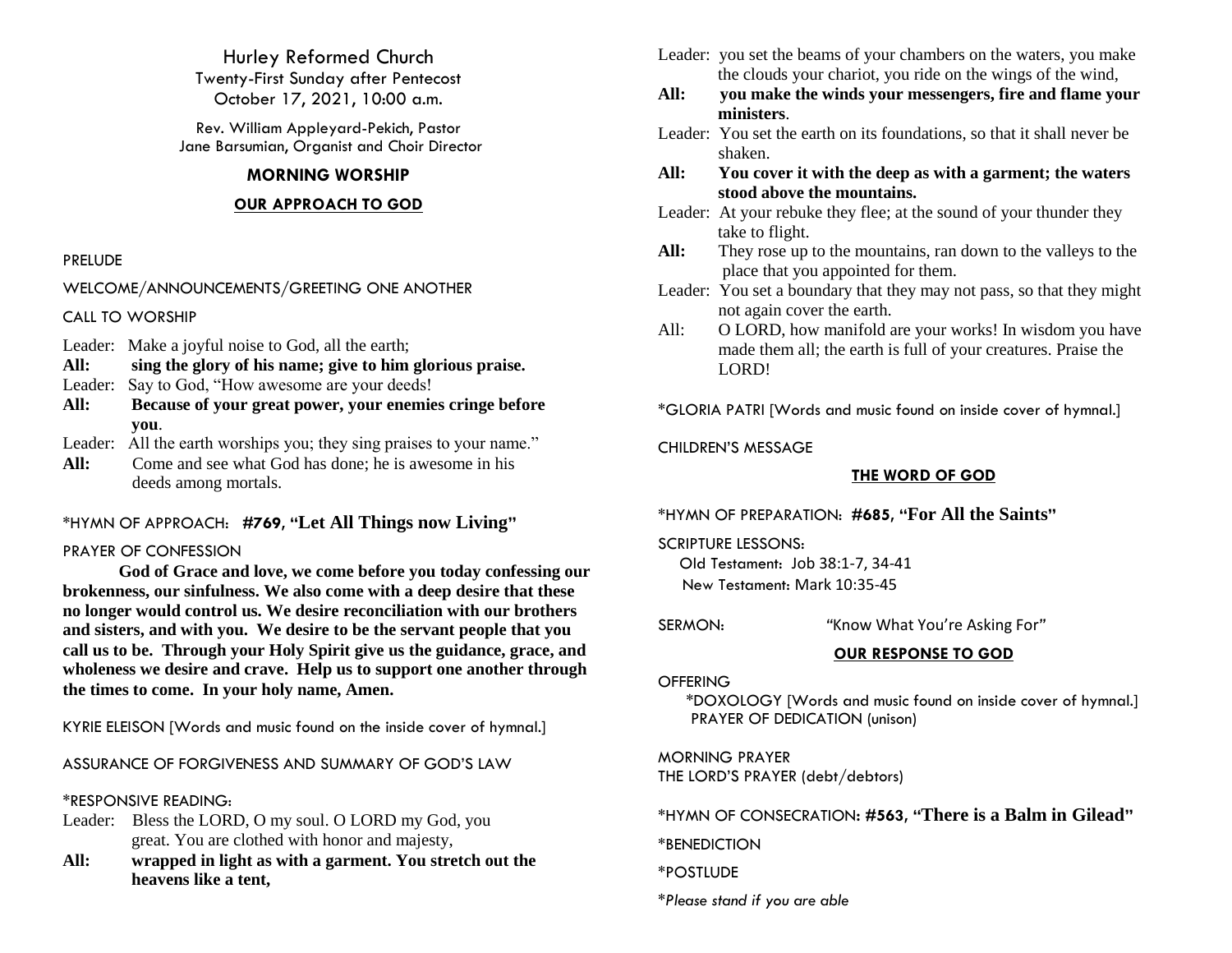#### **Welcome to Hurley Reformed Church!**

With joy we welcome your presence among us today. Let the words of the psalmist set the tone of our worship: "Sing praises to the LORD, O you faithful ones, and give thanks to his holy name . . . joy comes with the morning" (Psalm 30:4-5 NSRV)

**Flower on the Alter** are provided by The Alden Family in memory of Son & Brother Bobby.

**Ushers assisting in the service** are Jim Pirro and Linda Moon.

**In Person and Zoom Worship** happens at 10am!

**Please join us** in Schadewald Hall after worship for coffee and snacks! Thank you to The Cook Family for providing this week's refreshment!

**Reach out to those who need your support in their day to day needs:**  Judy Bell (Terry Gaffken's mom) needs prayers; Viola Opdahl is home; Shirley Ruth is in Golden Hill; Bev Roosa is at the Terraces at Brookmeade; Fred Horvers is at TenBroeck; Lori Pinkham is in Wingate at Ulster; Anthony DiPietro (son of MaryAnn DiPietro), Marie Dressel, and Steve Kurtz who is recovering at Albany Med. after and ATV accident.

**Audio recordings** of the weekly sermon are available on our website, HurleyReformedChurch.org.

# **Hurley Reformed Church**

11 Main Street, PO Box 328, Hurley NY 12443 845-331-4121 www.HurleyReformedChurch.org

Rev. William Appleyard-Pekich Tara Lockart- Church Secretary

Jane Barsumian, M.Ed.

pastor@HurleyReformedChurch.org admin@HurleyReformedChurch.org Hours: T,W,TH,F, 9-2 Organist/Choir Director – Treasurer – Arlene Cotich

**Staff**

**Consistory 2021**

Douglas Constant, *Senior Elder*, *Classis Delegate* Allan Dumas Dennis Croswell, *Youth Ministry* Christopher Decker, *Information* Glenn Decker, *Finance Technology* Sandra Emrich, *Program & Activities* David Kent, *Worship* Thomas Harkin Robert Kent James Pirro, *Property & Maintenance* Lisa Longto, *Clerk*

#### **Elders Deacons**

Linda Moon, *Missions*

Rev. Charles E. Stickley, *Pastor Emeritus*

**Stickley Gardens Columbarium . . .** A sacred place of beauty and contemplation. (*Located on the south lawn of the church.)* 

The lone candle on the chancel is our Peace Candle. It represents this church's support for the men and women in military service, and our prayer that one day we will live in a world where their sacrifice is no longer needed.



Hurley Reformed Church Hurley, New York

The Rev. William Appleyard-Pekich Minister of Word and Sacrament

*Welcome*

*May the doors of this church be wide enough to receive all who need human love and fellowship, and a Father's care; and narrow enough to shut out all envy and hate.*

*Enter to Worship Depart to Serve*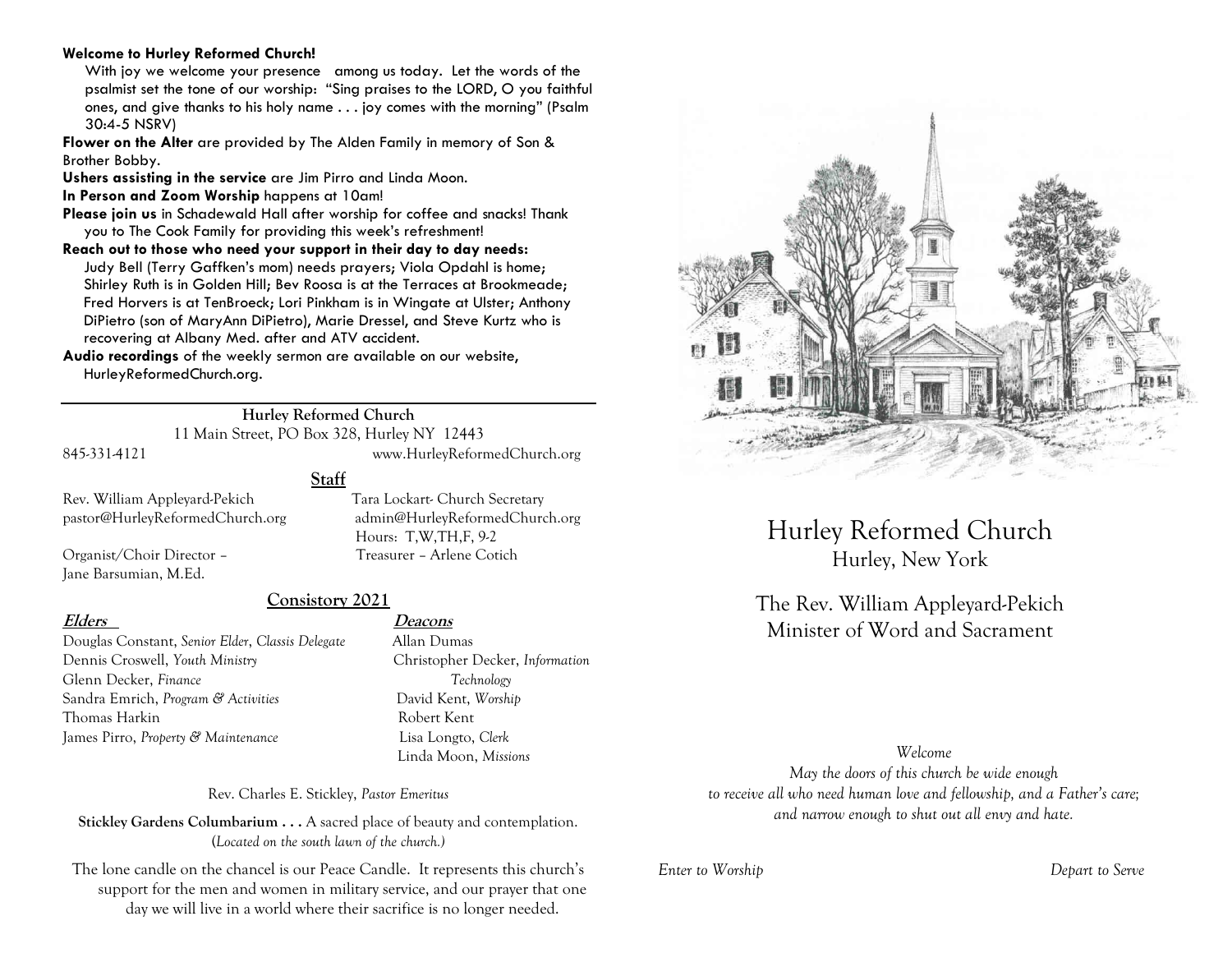# **#769 Let All Things now Living**

Let all things now living a song of thanksgiving To God the creator triumphantly raise. Who fashioned and made us, protected and stayed us, Who still guides us on to the end of our days. His banners are o'er us, His light goes before us, A pillar of fire shining forth in the night. Till shadows have vanished and darkness is banished As forward we travel from light into light.

His law he enforces, the stars in their courses And sun in its orbit obediently shine; The hills and the mountains, the rivers and fountains, The deeps of the ocean proclaim him divine. We too should be voicing our love and rejoicing; With glad adoration a song let us raise Till all things now living unite in thanksgiving: "To God in the highest, Hosanna and praise!" Amen.

# **#685 For All the Saints**

1 For all the saints who from their labors rest, who Thee by faith before the world confessed; Thy name, O Jesus, be forever blest. Alleluia, Alleluia!

2 Thou wast their Rock, their Fortress, and their Might; Thou, Lord, their Captain in the well-fought fight; Thou, in the darkness drear, their one true Light. Alleluia, Alleluia!

3 O may Thy soldiers, faithful, true, and bold, Fight as the saints who nobly fought of old, And win with them the victor's crown of gold. Alleluia, Alleluia!

4 O blest communion, fellowship divine! We feebly stuggle; they in glory shine. Yet all are one in Thee, for all are Thine. Alleluia, Alleluia!

5 But lo! there breaks a yet more glorious day; the saints triumphant rise in bright array; the King of glory passes on His way. Alleluia, Alleluia!

6 From earth's wide bounds, from ocean's farthest coast, through gates of pearl streams in the countless host, singing to Father, Son, and Holy Ghost. Alleluia, Alleluia!